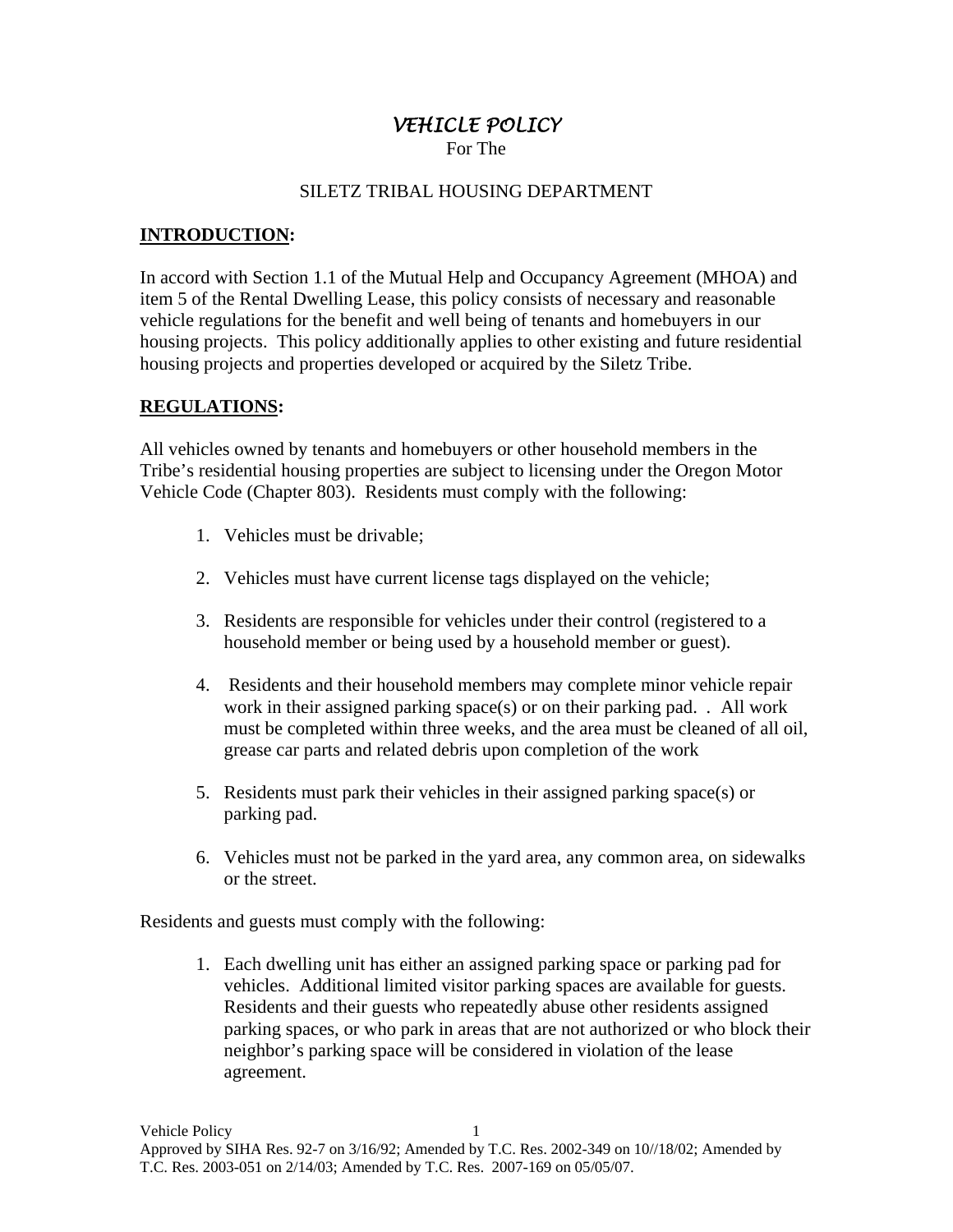2. Due to limited parking availability, residents will not be allowed to store offroad vehicles, trailers, campers, boats, motor homes or any non-operable vehicle on the premises except in their assigned area. Violations can lead to termination of the lease.

## **ACTION & ENFORCEMENT**

Periodically throughout the year, the Housing staff will perform vehicle inspections in all Tribal residential housing properties to determine policy compliance. A determination will be made by STHD staff to ensure vehicles will not detract from the overall appearance of tribal properties. Individual residents will be required to bring their vehicles into compliance.

In the event any vehicle is determined non-compliant, Housing staff will send written communication to the tenant or homebuyer within 14 days following the inspection date.

The following steps will be taken:

- 1. A non-compliant notice will be attached to the vehicle with instruction that the infraction must be corrected within ten (10) days or the vehicle removed from Tribal residential properties. A non-compliance notice will be attached to residents' door, if applicable.
- 2. Within three (3) days of attaching the non-compliance notice, Housing staff will send a written notice to the resident regarding the infraction and intent to tow the vehicle. This notice will include a written corrective action plan for the tenant or homebuyer to sign and return to the Housing Department indicating their willingness to correct the violation.
- 3. If any non-compliant vehicle that has been previously tagged reappears on any tribally owned housing area, then it will be tagged with a 48 hour towing notice, and will not be given a second opportunity for corrective action plan or a second ten (10) day notice.
- 4. If the resident has not complied within the specified time frame, Housing staff will arrange for the vehicle(s) to be towed at the resident head of household's expense. Failure or refusal of residents to comply with this policy is violation of their Rental Dwelling Lease and Mutual Help and Occupancy Agreement (MHOA) or Homeownership Opportunity Agreement, and shall be treated as any other violation, which could lead to termination of the lease.

**I agree to the terms and regulations of this policy and understand the consequences if I fail to abide by them. Refusal of a resident to sign and date this policy agreement can also lead to termination of the lease.** 

Signature Unit#/Home Address Date